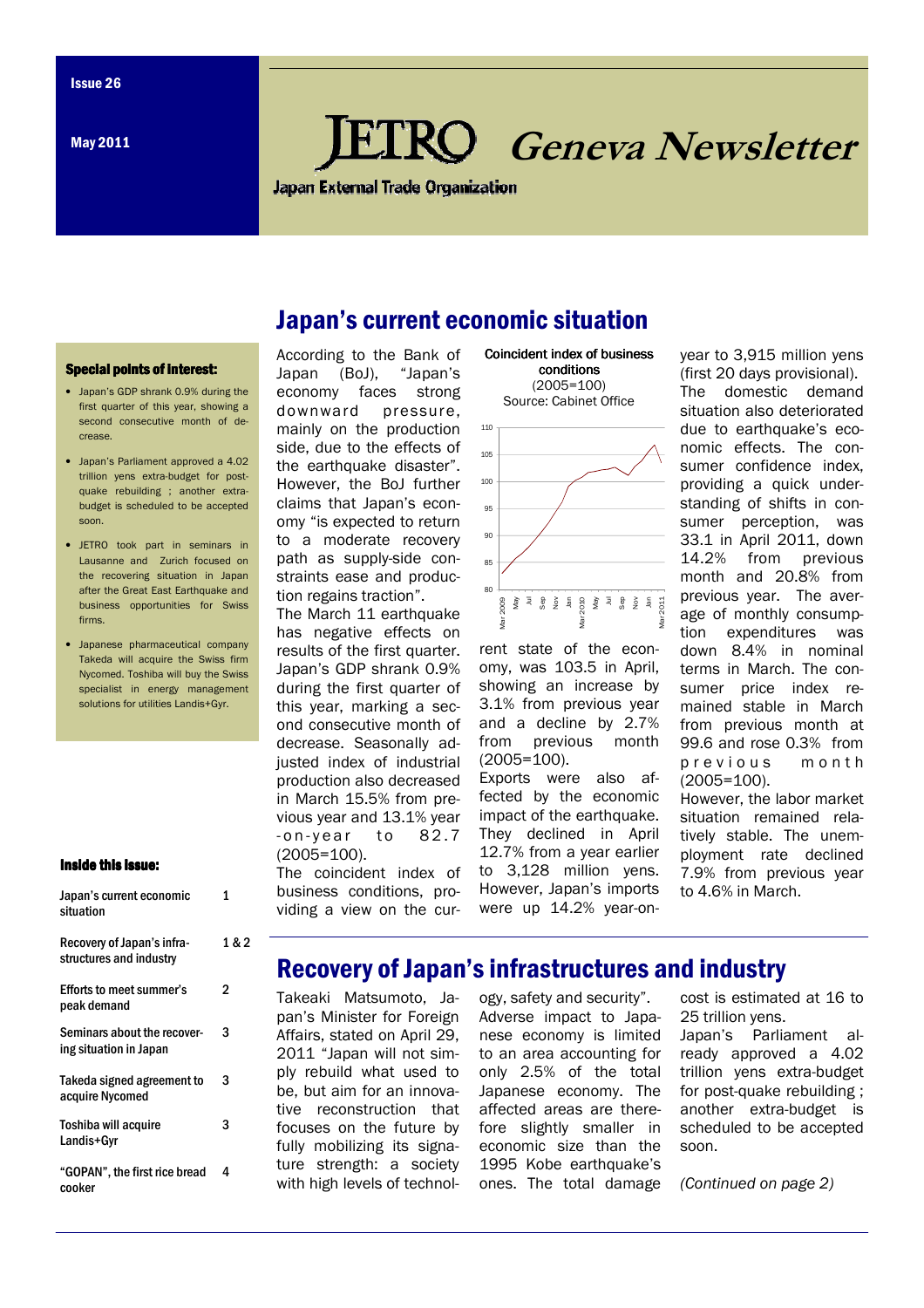# Recovery of Japan's infrastructures and industry

(Continued from page 1)

## Rapid reconstruction of infrastructures

According to Minister Takeaki Matsumoto, "if you imagine that the whole of Japan is covered by debris, that is completely wrong. Most of Japan remains unharmed by the disaster, and the streets have leapt back to life".

The main routes that were damaged by the earthquake have now been repaired. All expressways, Shinkansen lines, airports and major ports are now in operation (see table). In addition, Japanese cities, such as Tokyo, remain very safe. The radiation level in Tokyo is lower than in other cities, such as New York and Berlin (see table).

Recovery of the industry

The largest production base for crude steel in Eastern Japan, Sumitomo Metal's Kashima plant, has stopped production after the earthquake. Producing about 7% of Japan's production of crude steel, it is planning to resume operation by the end of May.

Mitsubishi Chemical's Kashima Plant, responsible for about 10% of Japan's ethylene production, has suffered some damages from the earthquake. The first ethylene plant of Mitsubishi is expected to resume operation by the end of May and the second ethylene plant is expected to resume by the end of June. Japan has also many other complexes which can produce more than the necessary volume of petrochemicals. The motor production

companies have restarted production, depending on the supply level of core parts and materials. Damaged raw materials and product parts factories in the field of electronics industries are being brought back into operation one-by-one.

Current status for

| <b>Routes</b>                   | general use in the<br>disaster-stricken area |
|---------------------------------|----------------------------------------------|
| Express-<br>ways                | 100% (979 / 979 km)                          |
| National<br>highways            | 99% (1118 / 1119 km)                         |
| Shinkan-<br>sen                 | 100% (989.6 / 989.6<br>km)                   |
| Conventio-<br>nal rail-<br>ways | 96% (968.1 / 1011.9<br>km)                   |
| Airports                        | 100% (13/13 airports)                        |
| Ports                           | 40% (148 / 373 berths)                       |

Source: Ministry of Land, Infrastructure, Transport and Tourism (as of May 23, 2011)

# **City** Dose of Radiation (uSv/h) (uSv/h) Tokyo 0.063 New York 0.098 Paris 0.03-0.06 Berlin 0.069-0.087 Singapore 0.08 Beijing 0.062

Source: Japan National Tourism Organization Measurement on May 24, 2011

### Primary energy supply



As of FY2007 Source: METI

## Efforts to meet summer's peak demand Tokyo Electric Power Company (TEPCO) supplies electricity to an area with a population of over 42 million people. Its generation capacity declined by 40% after the disasters.

TEPCO will make its utmost efforts to increase its supply capacity. It plans to have a supply capacity of 53.8 GW this summer.

Several measures will also be taken so as to enable TEPCO to meet the summer's peak demand.



The target of demand reduction rate in the entire area of TEPCO and Tohoku EPCO is set as –15%. Among these measures, the government will implement awareness campaigns about electricity saving. In case of tight supply-demand balance, the government will issue an alert to request emergency electricity saving.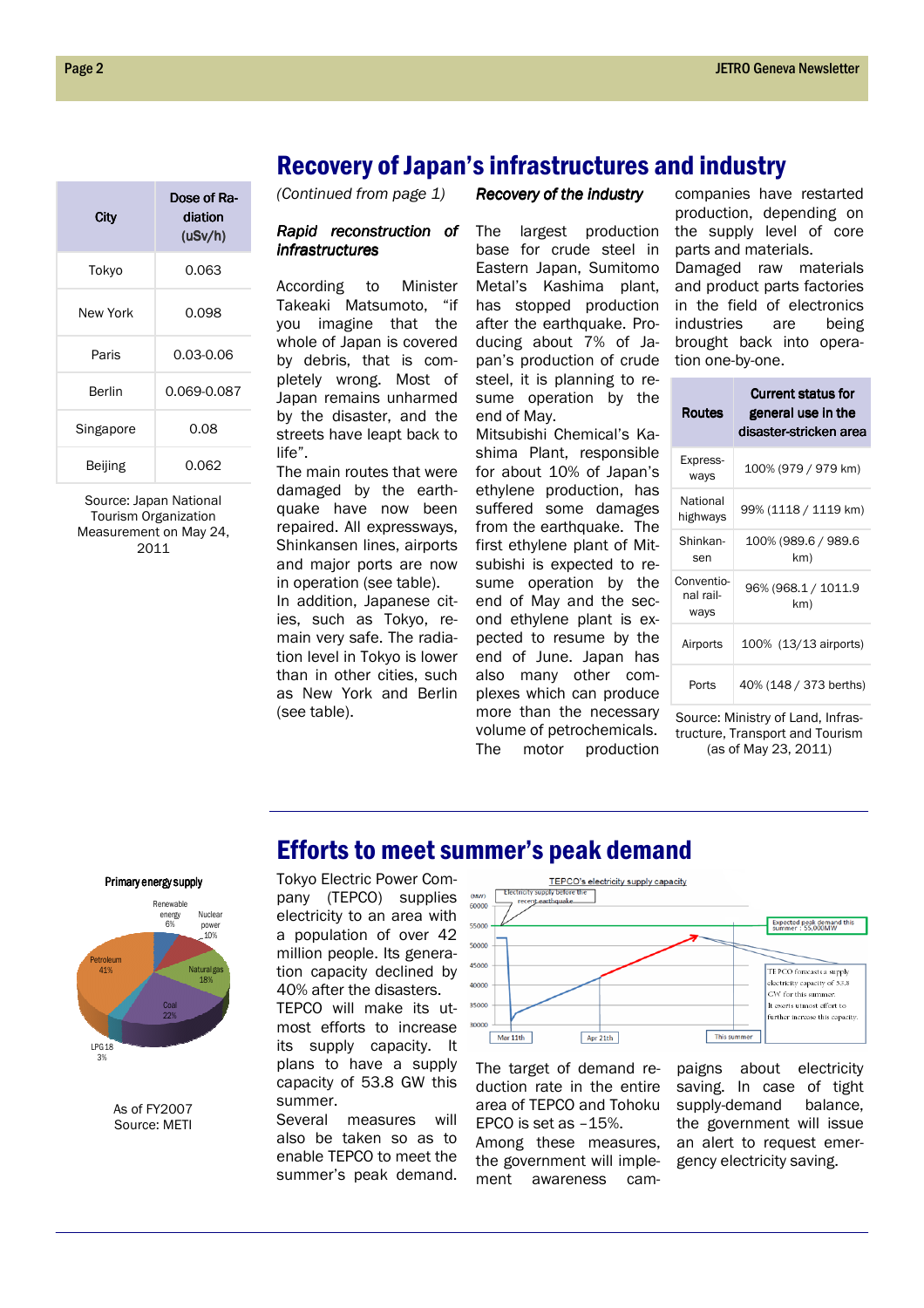# Seminars about the recovering situation in Japan



Michiaki Watanabe, Director General of JETRO Geneva Seminar in Zurich

JETRO took part in seminars held on May 10, 2011, in Lausanne and May 11, 2011 in Zurich. The seminars focused on the recovering situation in Japan after the Great East Earthquake and business opportunities for Swiss firms.

Organized by the OSEC and the CVCI (Chambre

de l'Industrie), the seminar in Lausanne ("le point sur le Japon") was opened by a speech of Mr. Christian Minacci, OSEC's manager for Romande-Switzerland. About 35 people attended this seminar.

Zurich's seminar ("Das Japan-Cockpit für Schweizer KMU. Sicher auf dem Erfolgspfad navigieren") was organized by the OSEC. It was opened by a speech of Mr. Wolfgang Schanzenbach, OSEC's manager for Asia-Pacific Region. About 70 people attended this seminar.

H.E. Mr. Ichiro Komatsu, Ambassador of Japan in Switzerland, and Mr. Yasushi Fukugawa, Minister-

vaudoise du Commerce et Counsellor of Japan's Embassy in Switzerland, underlined the safety of Japanese foods and products. Mr. Roger Zbinden, Head of the Swiss business Hub Japan, and Ms. Yumiko Kijima, Deputy, pointed out business opportunities of Japan's reconstruction. Professor Claude Patrick Siegenthaler, Hosei University, European Research Centre Zurich, focused on opportunities in the fields of clean technologies.

> In his presentations, Michiaki Watanabe, JETRO Geneva Director General, introduced the recovering situation of Japan's infrastructures and industry. He also stressed that Japan's foods and cities remain safe.



In the foreground: Roger Zbinden, Head of the Swiss Business Hub Japan Seminar in Lausanne

# Takeda signed agreement to acquire Nycomed

Takeda Pharmaceutical Company Limited reached an agreement to acquire Swiss firm Nycomed A/S for EUR 9.6 billion. The announcement was released on May 19, 2011. The transaction is expected to be completed within 90 to 120 days. Osaka-based Takeda is a

Japanese pharmaceutical firm with its main business activities performed in the domestic market and the United States. Zurich-based Nycomed has a strong presence in Europe and emerging markets.

"Nycomed's strength in a geographically wide range of markets and its diverse talent base will be a strong driver to helping us realize our important mission of striving toward better health for patients worldwide through leading innovation in medicine", said Yasuchika Hasegawa, Takeda's President and CEO.



Takeda's financial results (in billions of Yen) Source: Takeda's annual report 2010

## Toshiba will acquire Landis+Gyr

As announced on May 19, 2011, Toshiba Corporation will acquire Landis+Gyr for USD 2.3 billion.

Headquartered in Tokyo, Toshiba is one of the world's leaders in electronics and power systems. Its net sales accounted for 6,398.5 billion ¥ 6,398.5 billion in FY 2010.

Based in Zug, Landis+Gyr is a global leader in energy management solutions for utilities.

"Our intent is to become a global leader in the Smart Community business by 2020", said Hideo Kitamura, Toshiba's Corporate Executive Vice President.



Toshiba's financial results (in billions of Yen) Source: Toshiba Earnings Releases